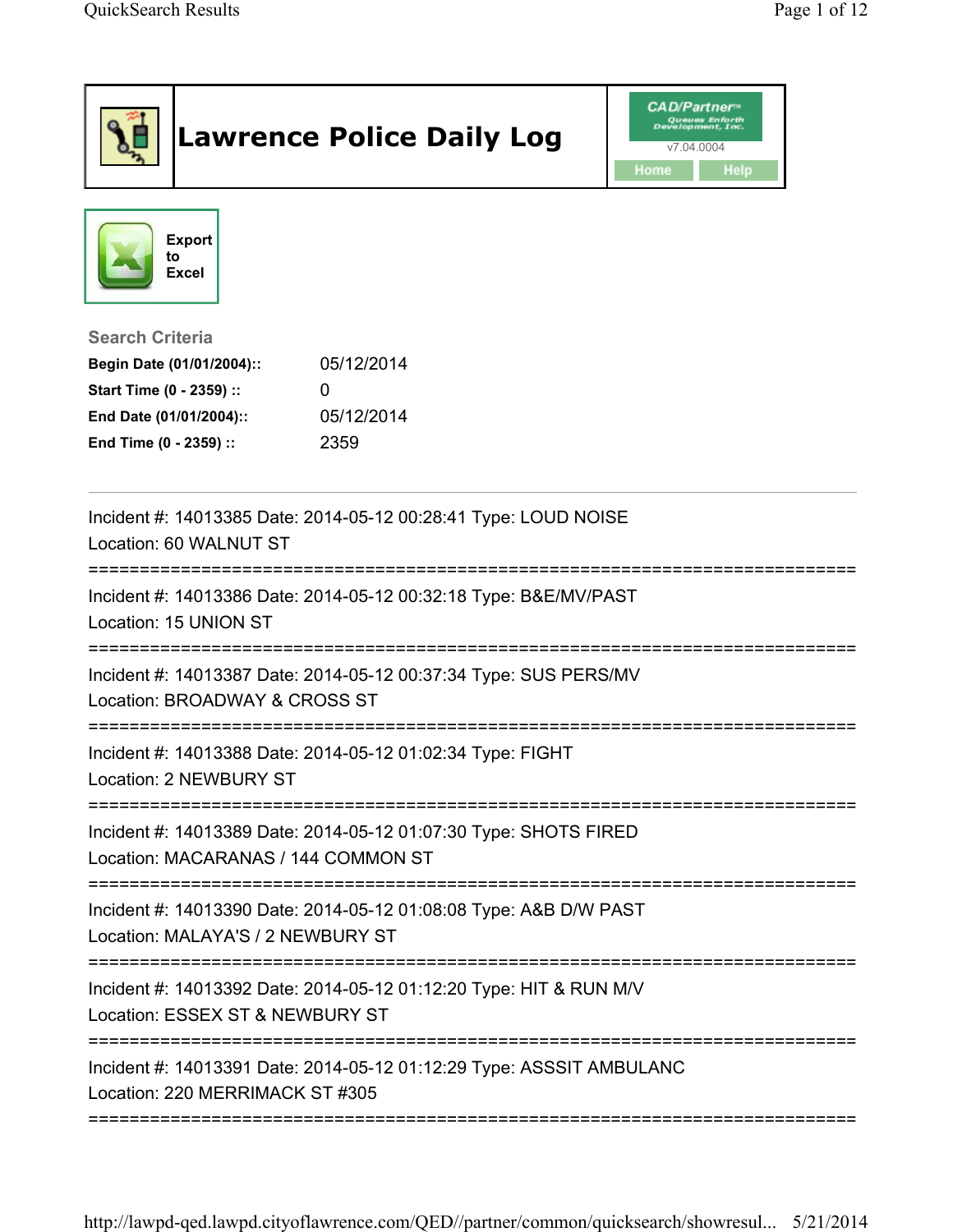| Incident #: 14013393 Date: 2014-05-12 01:19:32 Type: SHOTS FIRED<br>Location: ELM ST & NEWBURY ST                           |
|-----------------------------------------------------------------------------------------------------------------------------|
| Incident #: 14013394 Date: 2014-05-12 01:21:31 Type: TOW OF M/V<br>Location: 100 HAWTHORNE WAY                              |
| Incident #: 14013395 Date: 2014-05-12 01:23:21 Type: GUN CALL<br>Location: 189 UNION ST<br>================================ |
| Incident #: 14013396 Date: 2014-05-12 01:32:12 Type: DISTURBANCE<br>Location: 67 SPRINGFIELD ST                             |
| Incident #: 14013397 Date: 2014-05-12 01:37:59 Type: HIT & RUN M/V<br>Location: 151 ESSEX ST                                |
| Incident #: 14013398 Date: 2014-05-12 01:50:10 Type: NOISE ORD<br>Location: 42 ROWE ST                                      |
| Incident #: 14013399 Date: 2014-05-12 02:15:28 Type: A&B D/W PAST<br>Location: MALAYA'S / 2 NEWBURY ST                      |
| Incident #: 14013400 Date: 2014-05-12 02:30:24 Type: NEIGHBOR PROB<br>Location: 106 PARKER ST                               |
| Incident #: 14013401 Date: 2014-05-12 02:42:30 Type: TOW OF M/V<br>Location: 312 WATER ST                                   |
| Incident #: 14013402 Date: 2014-05-12 03:34:12 Type: FIGHT<br>Location: JORDAN ST & WATER ST                                |
| Incident #: 14013403 Date: 2014-05-12 03:45:37 Type: DISORDERLY<br>Location: 42 ROWE ST                                     |
| Incident #: 14013404 Date: 2014-05-12 05:14:07 Type: SUS PERS/MV<br>Location: 99 MYRTLE ST FL BSMNT                         |
| Incident #: 14013405 Date: 2014-05-12 07:16:09 Type: FIGHT<br>Location: 30 PHILLIPS ST                                      |
| Incident #: 14013406 Date: 2014-05-12 07:24:39 Type: KEEP PEACE                                                             |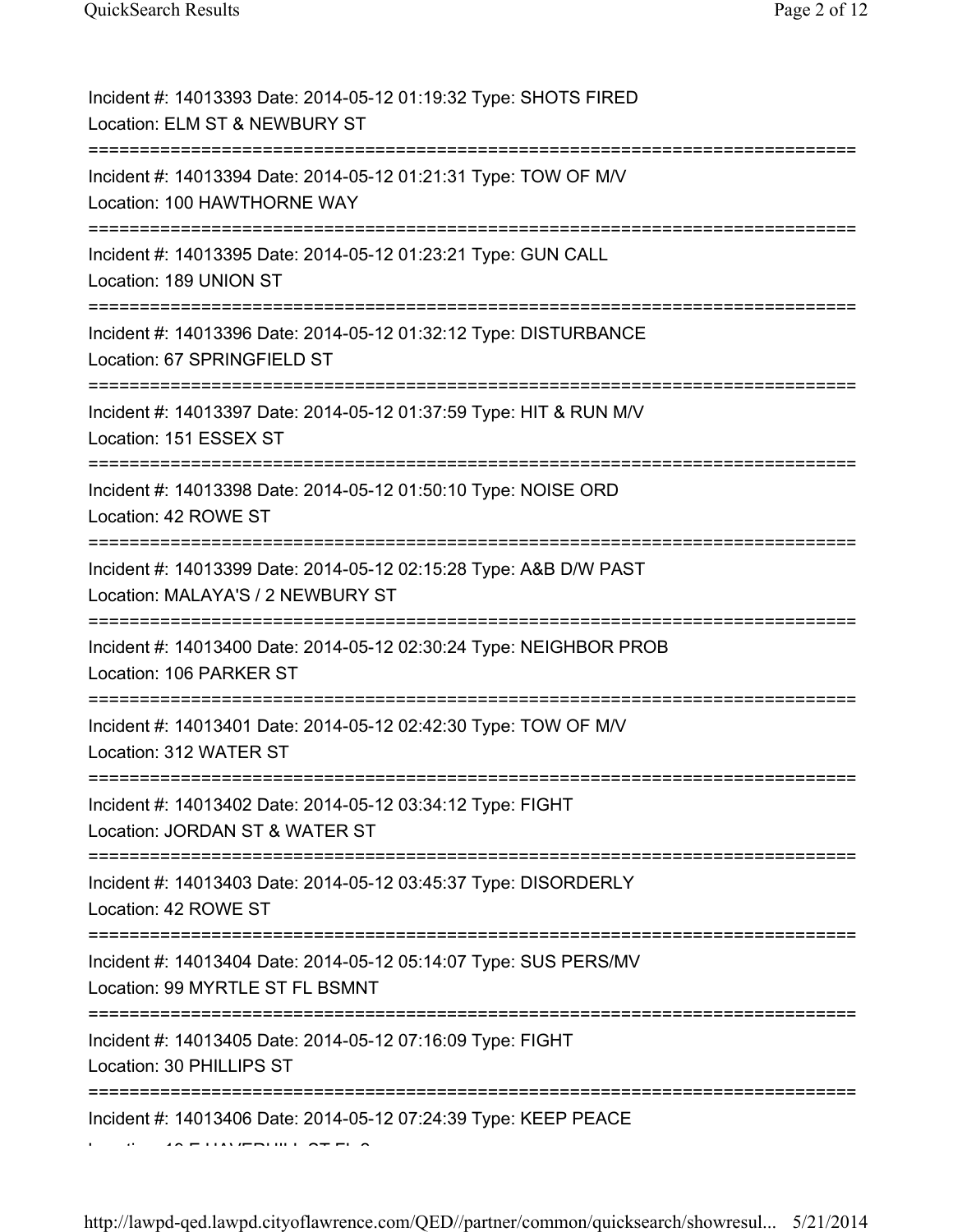| Incident #: 14013407 Date: 2014-05-12 07:46:35 Type: ALARMS<br>Location: 125 AMESBURY ST                 |
|----------------------------------------------------------------------------------------------------------|
| Incident #: 14013408 Date: 2014-05-12 08:08:59 Type: AUTO ACC/NO PI<br>Location: 59 TENNEY ST            |
| Incident #: 14013409 Date: 2014-05-12 08:12:45 Type: ALARMS<br>Location: 2 APPLETON ST                   |
| Incident #: 14013410 Date: 2014-05-12 08:24:03 Type: LIC PLATE STO<br>Location: 50 MELVIN ST             |
| Incident #: 14013411 Date: 2014-05-12 08:27:58 Type: NOTIFICATION<br>Location: 47 WHITE ST               |
| Incident #: 14013412 Date: 2014-05-12 08:31:19 Type: LARCENY/PAST<br>Location: 30 STORROW ST             |
| Incident #: 14013413 Date: 2014-05-12 08:35:21 Type: SPECIAL CHECK<br>Location: MCDONALDS / 50 BROADWAY  |
| Incident #: 14013414 Date: 2014-05-12 08:43:53 Type: UNWANTEDGUEST<br>Location: 515 ANDOVER ST FL 1      |
| Incident #: 14013415 Date: 2014-05-12 08:55:01 Type: TOW OF M/V<br>Location: 106 CHESTER ST              |
| Incident #: 14013416 Date: 2014-05-12 09:15:28 Type: LOST PROPERTY<br>Location: NORTH COMMON PARK / null |
| Incident #: 14013417 Date: 2014-05-12 09:16:20 Type: ROBBERY ARMED<br>Location: 105 NEWBURY ST           |
| Incident #: 14013418 Date: 2014-05-12 09:33:17 Type: MAL DAMAGE<br>Location: METHUEN ST & MILL ST        |
| Incident #: 14013419 Date: 2014-05-12 09:44:50 Type: DOMESTIC/PROG<br>Location: 83 WARREN ST FL 2        |
|                                                                                                          |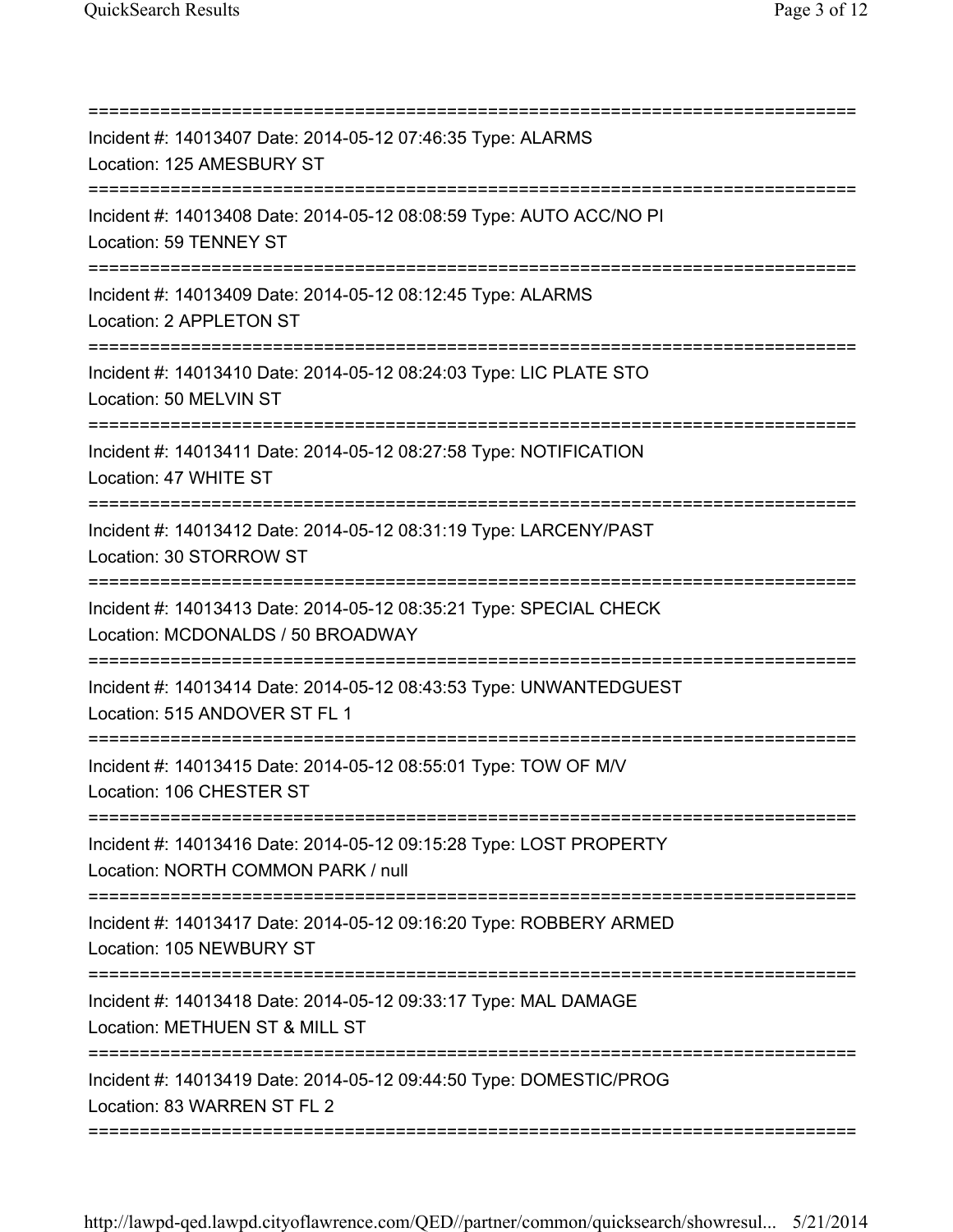| Incident #: 14013420 Date: 2014-05-12 10:16:14 Type: DISTURBANCE<br>Location: COADY'S TOWING SERVICE / 139 MARSTON ST                |
|--------------------------------------------------------------------------------------------------------------------------------------|
| Incident #: 14013421 Date: 2014-05-12 10:25:23 Type: UNWANTEDGUEST<br>Location: 515 ANDOVER ST FL 1                                  |
| Incident #: 14013422 Date: 2014-05-12 10:31:25 Type: ALARM/HOLD<br>Location: WEATHERBEE SCHOOL / 75 NEWTON ST                        |
| Incident #: 14013423 Date: 2014-05-12 10:33:29 Type: ALARM/BURG<br>Location: BAVARIAN CLUB / 41 KNOX ST<br>========================= |
| Incident #: 14013424 Date: 2014-05-12 10:39:34 Type: TOW OF M/V<br>Location: 88 KNOX ST<br>--------------------------                |
| Incident #: 14013425 Date: 2014-05-12 10:40:33 Type: B&E/PAST<br>Location: 2 MUSEUM SQ #707                                          |
| Incident #: 14013426 Date: 2014-05-12 10:42:56 Type: CK WELL BEING<br>Location: 6 EASTSIDE ST                                        |
| Incident #: 14013427 Date: 2014-05-12 10:45:28 Type: MEDIC SUPPORT<br>Location: 50 S BROADWAY                                        |
| Incident #: 14013428 Date: 2014-05-12 10:50:50 Type: M/V STOP<br>Location: ISLAND ST & UNION ST<br>-------------------------------   |
| Incident #: 14013429 Date: 2014-05-12 10:58:59 Type: DISTURBANCE<br>Location: 205 BROADWAY                                           |
| Incident #: 14013430 Date: 2014-05-12 11:04:01 Type: M/V STOP<br>Location: ISLAND ST & UNION ST                                      |
| Incident #: 14013431 Date: 2014-05-12 11:08:56 Type: INVEST CONT<br>Location: 147 MARSTON ST                                         |
| Incident #: 14013432 Date: 2014-05-12 11:11:15 Type: M/V STOP<br>Location: ROYAL ST & SMITH ST                                       |
| Incident #: 14013433 Date: 2014-05-12 11:16:02 Type: 209A/SERVE                                                                      |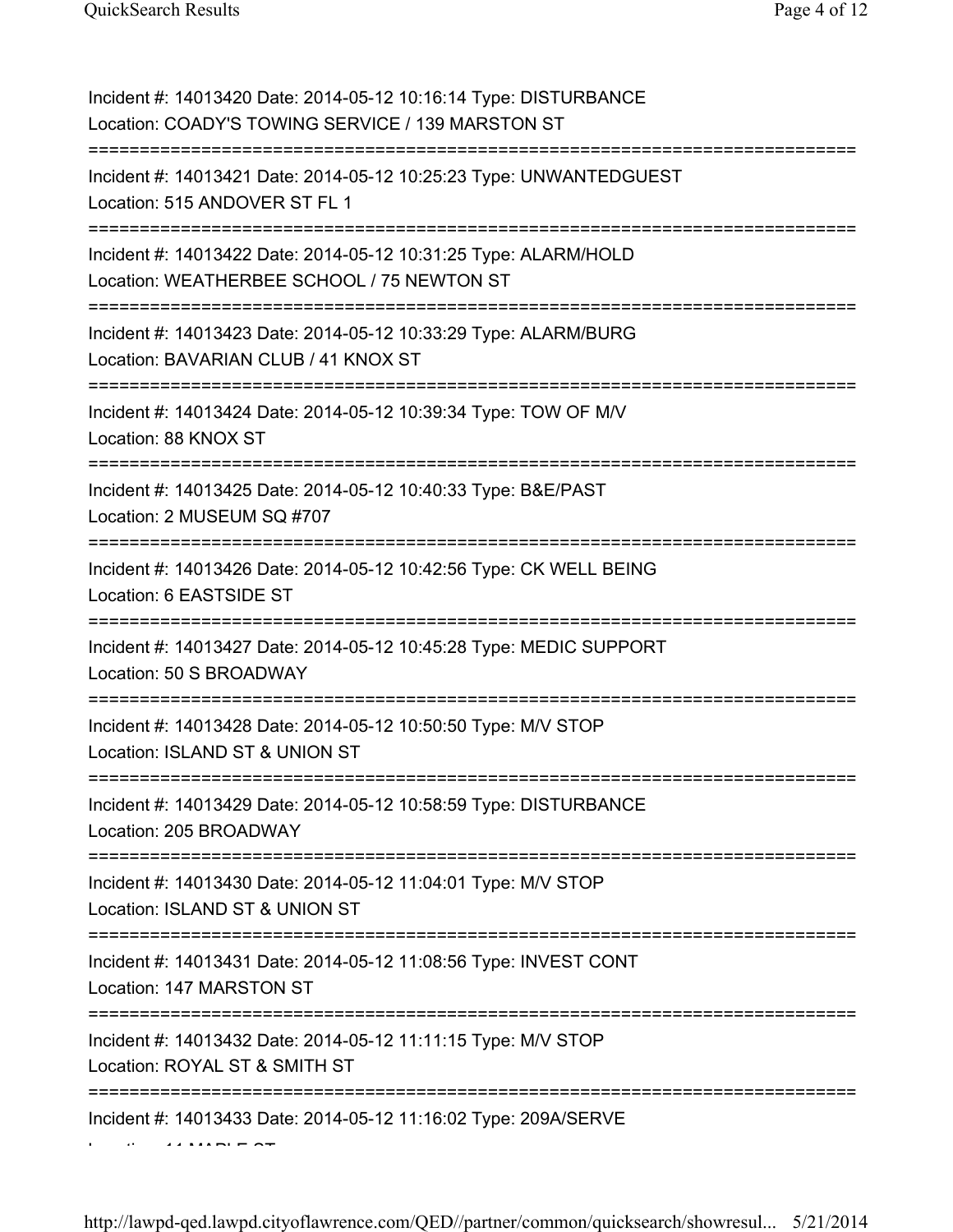| Incident #: 14013434 Date: 2014-05-12 11:16:17 Type: INVESTIGATION<br>Location: 45 MANCHESTER ST<br>:============================ |
|-----------------------------------------------------------------------------------------------------------------------------------|
| Incident #: 14013435 Date: 2014-05-12 11:26:14 Type: MEDIC SUPPORT<br>Location: 353 ELM ST                                        |
| Incident #: 14013436 Date: 2014-05-12 11:29:01 Type: 209A/SERVE<br>Location: 64 KENDALL ST                                        |
| Incident #: 14013437 Date: 2014-05-12 11:31:51 Type: 209A/SERVE<br>Location: 87 FERRY ST                                          |
| Incident #: 14013438 Date: 2014-05-12 11:33:29 Type: 209A/SERVE<br>Location: 15 CUSTER ST                                         |
| Incident #: 14013439 Date: 2014-05-12 11:35:54 Type: 209A/SERVE<br>Location: 253 JACKSON ST                                       |
| Incident #: 14013440 Date: 2014-05-12 11:38:14 Type: 209A/SERVE<br>Location: 638 HAVERHILL ST                                     |
| Incident #: 14013441 Date: 2014-05-12 11:39:32 Type: 209A/SERVE<br>Location: 13 CARRUTHERS PL                                     |
| Incident #: 14013442 Date: 2014-05-12 11:42:37 Type: DISTURBANCE<br>Location: 19 E HAVERHILL ST                                   |
| Incident #: 14013443 Date: 2014-05-12 11:45:57 Type: ANIMAL COMPL<br>Location: 29 MT VERNON ST                                    |
| Incident #: 14013444 Date: 2014-05-12 11:46:50 Type: INVESTIGATION<br>Location: LEONARD SCHOOL / 60 ALLEN ST                      |
| Incident #: 14013445 Date: 2014-05-12 11:46:54 Type: 209A/SERVE<br>Location: 106 PEARL ST                                         |
| Incident #: 14013446 Date: 2014-05-12 11:50:34 Type: RECOV/STOL/MV<br>Location: 59 HAVERHILL ST                                   |
|                                                                                                                                   |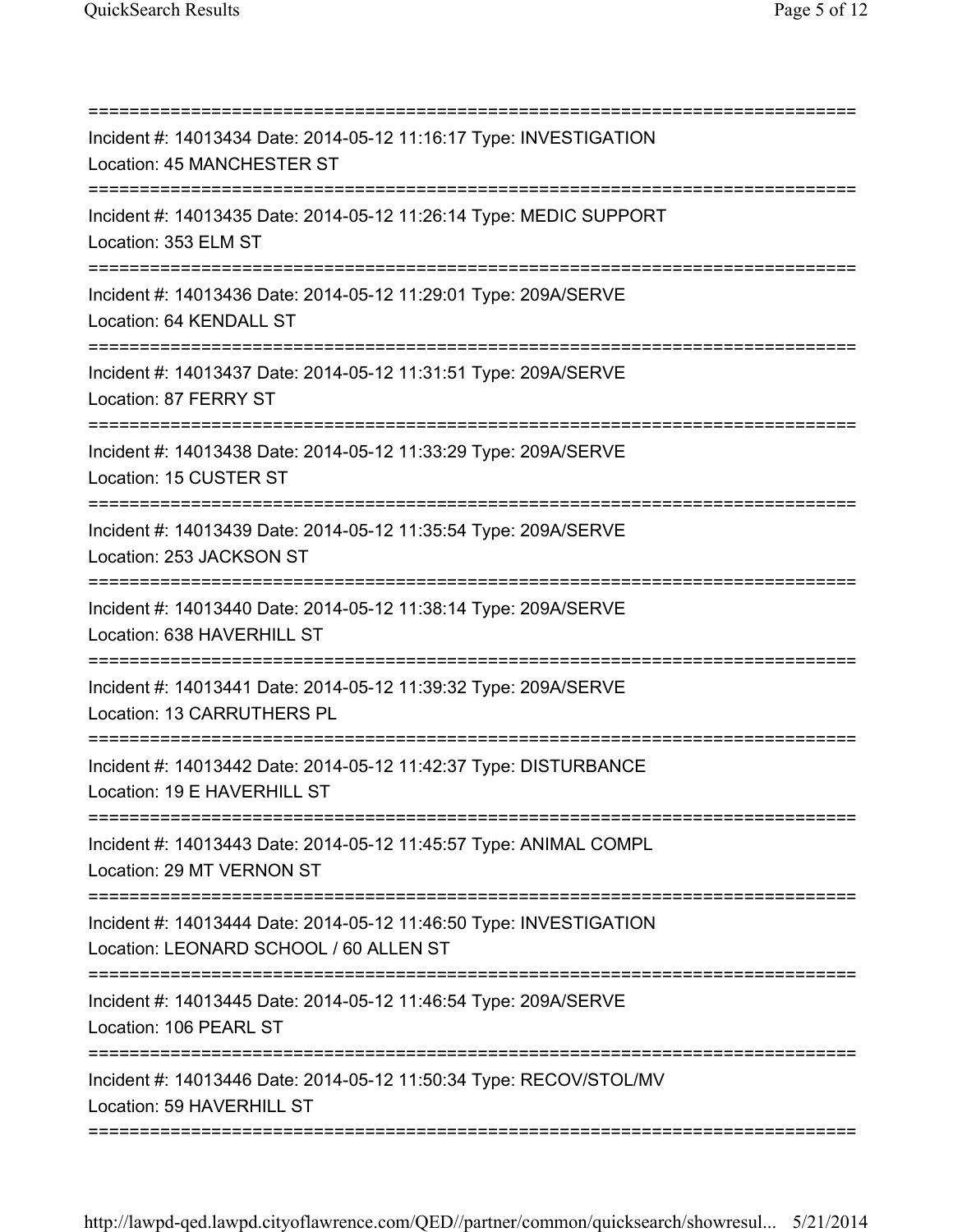| Incident #: 14013447 Date: 2014-05-12 12:10:00 Type: ASSIST FIRE<br>Location: 74 BUTLER ST                           |
|----------------------------------------------------------------------------------------------------------------------|
| Incident #: 14013448 Date: 2014-05-12 12:21:01 Type: B&E/PAST<br>Location: 31 BROOK ST #6                            |
| Incident #: 14013449 Date: 2014-05-12 12:21:07 Type: IDENTITY THEFT<br>Location: 579 HAVERHILL ST                    |
| Incident #: 14013450 Date: 2014-05-12 12:29:40 Type: CK WELL BEING<br>Location: 1 TREMONT ST #APT 7                  |
| Incident #: 14013451 Date: 2014-05-12 12:36:27 Type: INVESTIGATION<br>Location: GUILMETTE SCHOOL / 80 BODWELL ST     |
| Incident #: 14013452 Date: 2014-05-12 12:37:08 Type: DOMESTIC/PAST<br>Location: RIO BAR AND GRILL / 9 APPLETON ST    |
| Incident #: 14013453 Date: 2014-05-12 12:38:19 Type: ALARM/BURG<br>Location: 15 WOOD LN                              |
| Incident #: 14013454 Date: 2014-05-12 12:41:45 Type: ANIMAL COMPL<br>Location: 11 ATKINSON ST                        |
| Incident #: 14013455 Date: 2014-05-12 12:54:10 Type: A&B PAST<br>Location: LEONARD SCHOOL / 60 ALLEN ST              |
| Incident #: 14013456 Date: 2014-05-12 13:09:53 Type: AUTO ACC/PI<br>Location: S UNION ST & WINTHROP AV               |
| Incident #: 14013457 Date: 2014-05-12 13:22:53 Type: KEEP PEACE<br>Location: 63 AMES ST #APT G                       |
| Incident #: 14013458 Date: 2014-05-12 13:24:29 Type: CK WELL BEING<br>Location: 15 HUDSON AV                         |
| Incident #: 14013459 Date: 2014-05-12 13:31:08 Type: HIT & RUN M/V<br>Location: P.D.L. INC / HAMPSHIRE ST & ALDER ST |
| Incident #: 14013460 Date: 2014-05-12 13:32:23 Type: ALARM/BURG                                                      |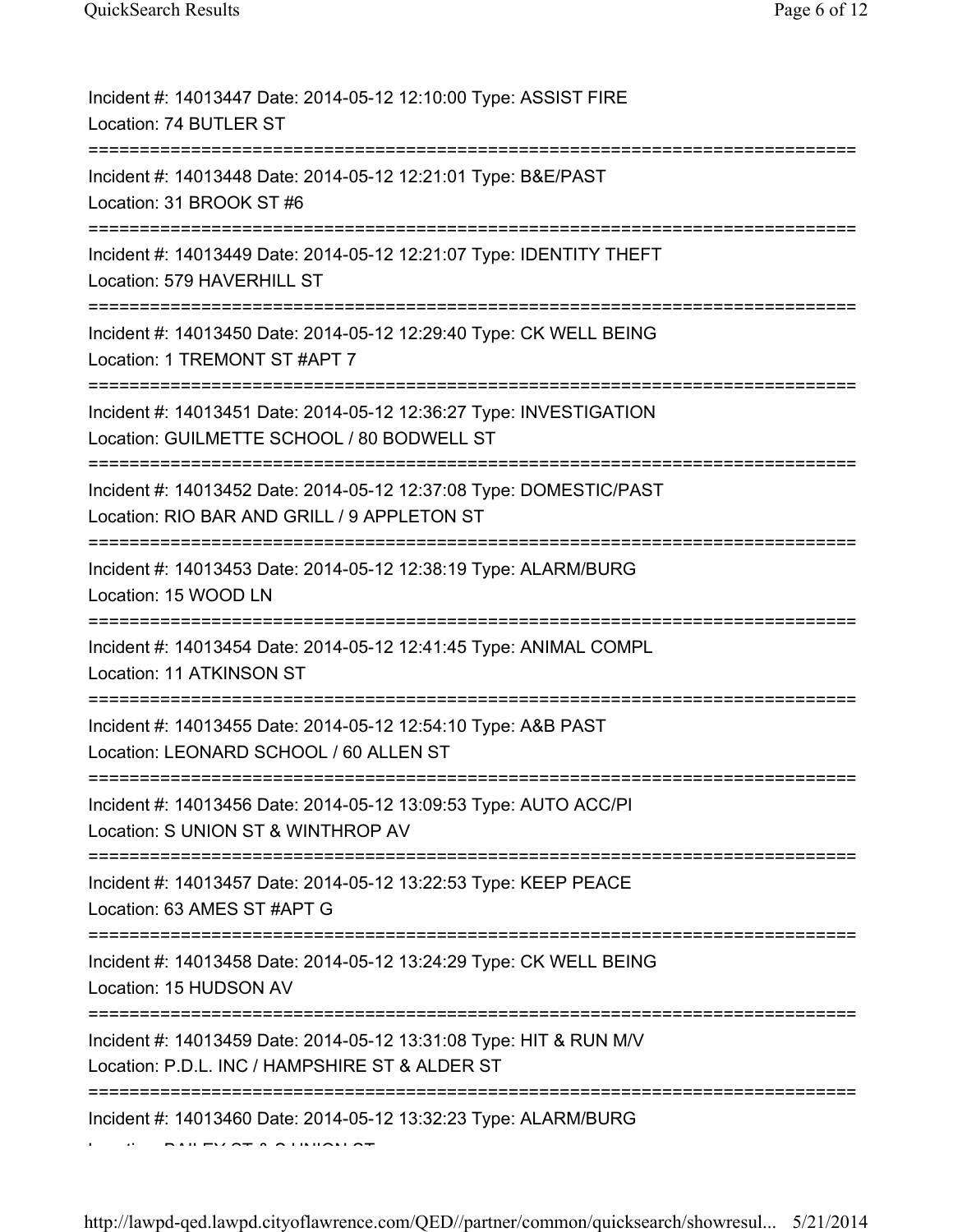| Incident #: 14013461 Date: 2014-05-12 13:37:02 Type: FIGHT<br>Location: 8 GREEN ST                                                      |
|-----------------------------------------------------------------------------------------------------------------------------------------|
| Incident #: 14013462 Date: 2014-05-12 13:39:32 Type: THREATS<br>Location: 9 KEIGHLEY CT<br>-------------------------------              |
| Incident #: 14013463 Date: 2014-05-12 13:47:52 Type: DRUG VIO<br>Location: E HAVERHILL ST & HIGH ST                                     |
| Incident #: 14013464 Date: 2014-05-12 13:49:59 Type: KEEP PEACE<br>Location: 6 AVON ST<br>-----------------------------------           |
| Incident #: 14013465 Date: 2014-05-12 13:52:42 Type: DISTURBANCE<br>Location: 10 ABBOTT ST                                              |
| Incident #: 14013466 Date: 2014-05-12 13:59:50 Type: ALARM/BURG<br>Location: MEISER RESD / 9 GREENFIELD ST<br>========================= |
| Incident #: 14013467 Date: 2014-05-12 14:24:47 Type: HIT & RUN M/V<br>Location: 310 WATER ST                                            |
| Incident #: 14013468 Date: 2014-05-12 14:27:55 Type: MV/BLOCKING<br>Location: 190 HAMPSHIRE ST                                          |
| Incident #: 14013469 Date: 2014-05-12 14:34:41 Type: ASSSIT OTHER PD<br>Location: 11 LAWRENCE ST                                        |
| Incident #: 14013470 Date: 2014-05-12 14:39:16 Type: SUS PERS/MV<br>Location: BROADWAY & TREMONT ST                                     |
| Incident #: 14013471 Date: 2014-05-12 14:57:10 Type: KEEP PEACE<br>Location: 65 BUNKERHILL ST                                           |
| Incident #: 14013472 Date: 2014-05-12 15:07:31 Type: WOMAN DOWN<br>Location: 140 WATER ST                                               |
| Incident #: 14013473 Date: 2014-05-12 15:19:56 Type: INVESTIGATION<br>Location: 117 BROOKFIELD ST                                       |
|                                                                                                                                         |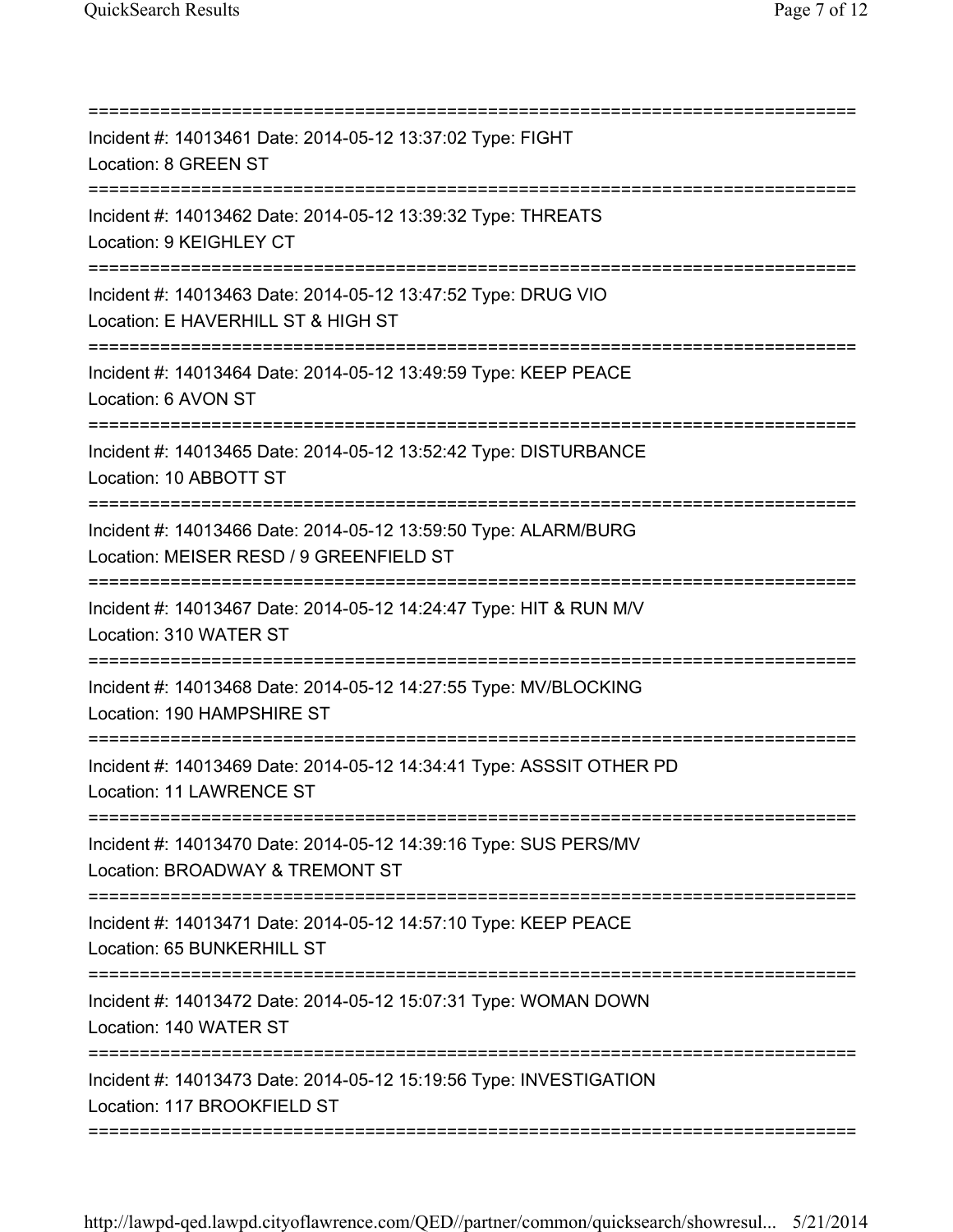| Incident #: 14013474 Date: 2014-05-12 15:23:24 Type: A&B PAST<br>Location: 80 BODWELL ST                                                    |
|---------------------------------------------------------------------------------------------------------------------------------------------|
| Incident #: 14013476 Date: 2014-05-12 15:30:20 Type: ALARM/BURG<br>Location: 16 OHIO AV<br>============                                     |
| Incident #: 14013475 Date: 2014-05-12 15:30:32 Type: DRUG VIO<br>Location: HESS / BROADWAY & ARLINGTON<br>--------------------------------- |
| Incident #: 14013477 Date: 2014-05-12 15:49:58 Type: HIT & RUN M/V<br>Location: 255 E HAVERHILL ST<br>===================================== |
| Incident #: 14013478 Date: 2014-05-12 16:10:41 Type: MAN DOWN<br>Location: CANAL ST & MARSTON ST                                            |
| Incident #: 14013479 Date: 2014-05-12 16:16:16 Type: AUTO ACC/PED<br>Location: 78 MELVIN ST #14-10<br>------------                          |
| Incident #: 14013480 Date: 2014-05-12 16:21:44 Type: B&E/PAST<br>Location: JACKSON ST & METHUEN ST                                          |
| Incident #: 14013481 Date: 2014-05-12 16:26:02 Type: AUTO ACC/NO PI<br>Location: 360 LOWELL ST                                              |
| Incident #: 14013482 Date: 2014-05-12 16:35:30 Type: DOMESTIC/PROG<br>Location: 17 HOLTON ST FL 2                                           |
| Incident #: 14013484 Date: 2014-05-12 16:46:16 Type: AUTO ACC/PED<br>Location: ESSEX ST & MARGIN ST<br>=============                        |
| Incident #: 14013483 Date: 2014-05-12 16:46:34 Type: WOMAN DOWN<br>Location: 415 HAVERHILL ST                                               |
| Incident #: 14013485 Date: 2014-05-12 16:54:04 Type: GUN CALL<br>Location: 3 EASTON ST                                                      |
| Incident #: 14013486 Date: 2014-05-12 17:45:34 Type: TOW OF M/V<br>Location: MAY ST                                                         |
| Incident #: 14013488 Date: 2014-05-12 18:03:48 Type: LOUD NOISE                                                                             |

http://lawpd-qed.lawpd.cityoflawrence.com/QED//partner/common/quicksearch/showresul... 5/21/2014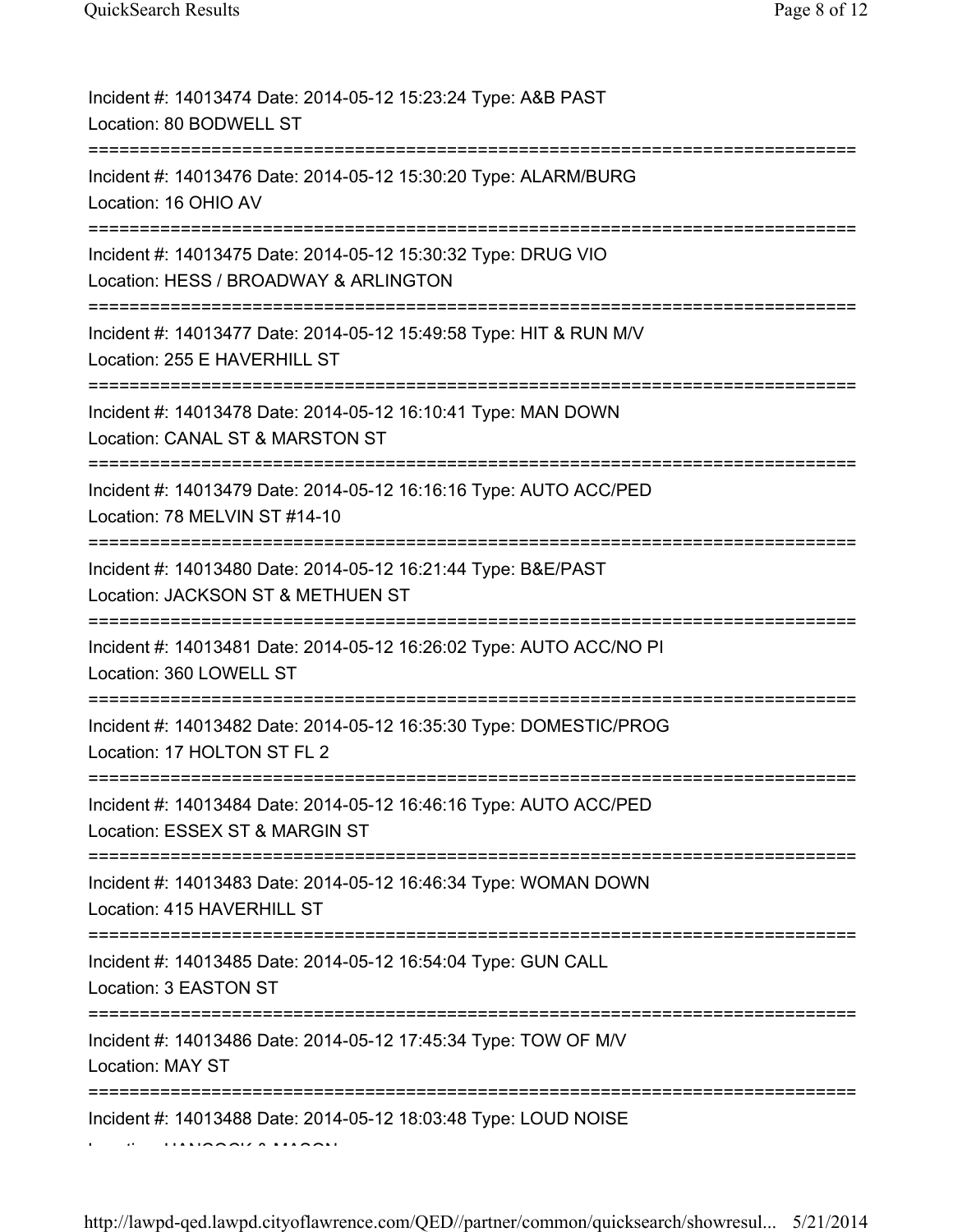| Incident #: 14013487 Date: 2014-05-12 18:03:55 Type: STOL/MV/PAS<br>Location: 2 MUSEUM SQ                                               |
|-----------------------------------------------------------------------------------------------------------------------------------------|
| Incident #: 14013489 Date: 2014-05-12 18:04:09 Type: RECOV/STOL/MV<br>Location: 51 BODWELL ST                                           |
| Incident #: 14013490 Date: 2014-05-12 18:23:43 Type: LOUD NOISE<br>Location: 211 ABBOTT ST                                              |
| Incident #: 14013491 Date: 2014-05-12 18:33:41 Type: ALARMS<br>Location: 10 S BROADWAY                                                  |
| Incident #: 14013492 Date: 2014-05-12 18:34:22 Type: SUS PERS/MV<br><b>Location: AMES ST</b><br>:=======================                |
| Incident #: 14013493 Date: 2014-05-12 18:35:11 Type: NOISE ORD<br>Location: BROOKFIELD ST & W KENNETH ST                                |
| Incident #: 14013494 Date: 2014-05-12 18:36:44 Type: MV/BLOCKING<br>Location: 0 BROADWAY                                                |
| Incident #: 14013495 Date: 2014-05-12 18:44:30 Type: SPECIAL CHECK<br>Location: 375 HOWARD ST #2                                        |
| Incident #: 14013496 Date: 2014-05-12 18:45:37 Type: SUS PERS/MV<br>Location: 105 BROADWAY                                              |
| Incident #: 14013497 Date: 2014-05-12 18:48:17 Type: DISORDERLY<br>Location: BROOKFIELD ST & KENNETH ST                                 |
| Incident #: 14013499 Date: 2014-05-12 19:01:14 Type: CK WELL BEING<br>Location: 16 ARCHER ST #1                                         |
| Incident #: 14013498 Date: 2014-05-12 19:03:47 Type: HIT & RUN M/V<br>Location: 700 ESSEX ST                                            |
| ====================================<br>Incident #: 14013500 Date: 2014-05-12 19:09:02 Type: COURT DOC SERVE<br>Location: 154 EASTON ST |
|                                                                                                                                         |

http://lawpd-qed.lawpd.cityoflawrence.com/QED//partner/common/quicksearch/showresul... 5/21/2014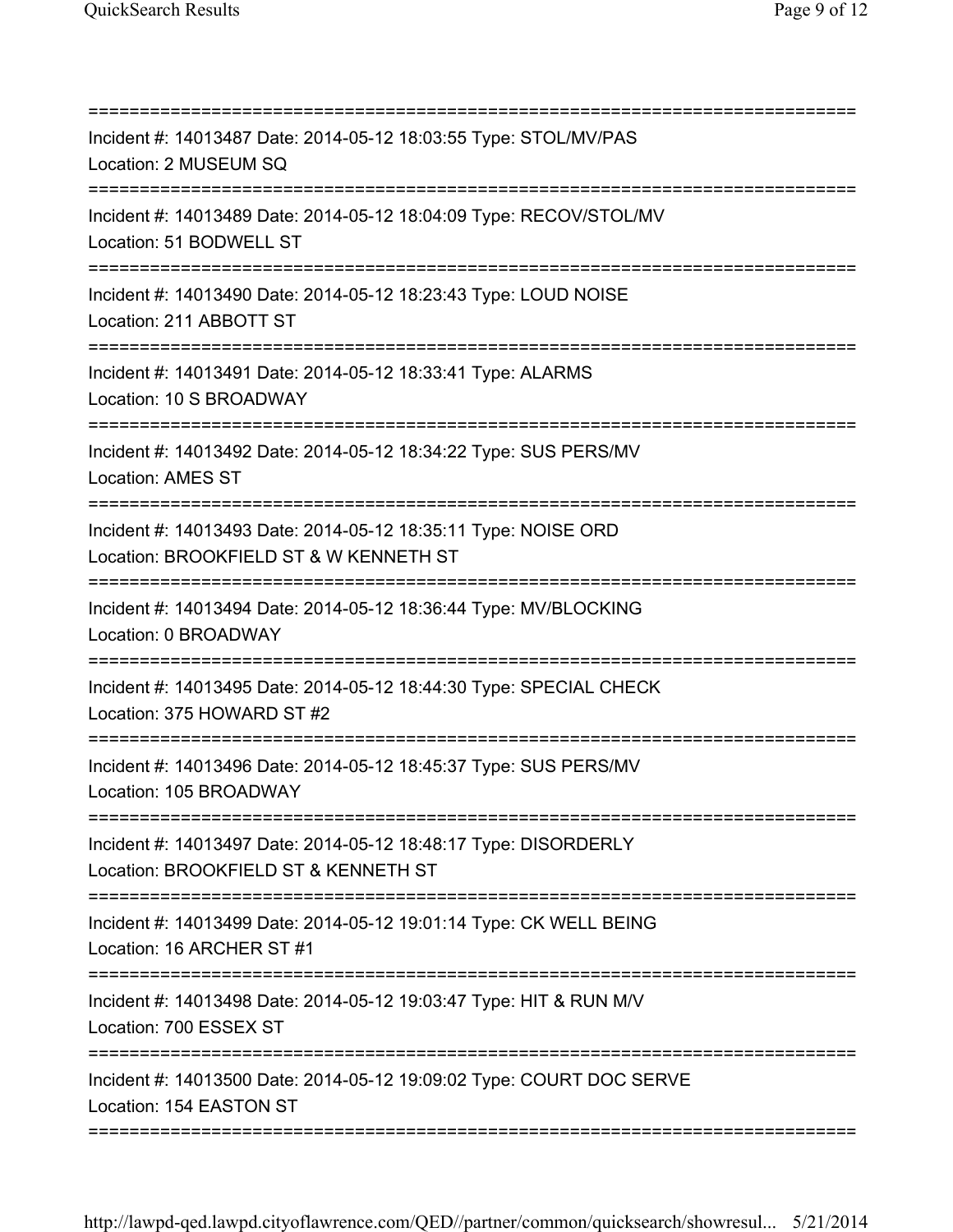| Incident #: 14013501 Date: 2014-05-12 19:12:55 Type: LARCENY/PAST<br>Location: 13 WOODLAND ST                                           |
|-----------------------------------------------------------------------------------------------------------------------------------------|
| Incident #: 14013502 Date: 2014-05-12 19:21:35 Type: TOW OF M/V<br>Location: 577 HAVERHILL ST                                           |
| Incident #: 14013503 Date: 2014-05-12 19:22:16 Type: LIC PLATE STO<br>Location: 263 JACKSON ST                                          |
| Incident #: 14013504 Date: 2014-05-12 19:23:00 Type: LOUD NOISE<br>Location: 159 MARGIN ST                                              |
| Incident #: 14013505 Date: 2014-05-12 19:47:56 Type: UNWANTEDGUEST<br>Location: 118A MARSTON ST                                         |
| Incident #: 14013506 Date: 2014-05-12 19:49:14 Type: SUS PERS/MV<br>Location: 57 DANA ST                                                |
| Incident #: 14013507 Date: 2014-05-12 20:01:03 Type: NEIGHBOR PROB<br>Location: 12 BOYD ST                                              |
| Incident #: 14013508 Date: 2014-05-12 20:03:43 Type: LOUD NOISE<br>Location: LEGACY PARK / 112 MARSTON ST #214 FL 2                     |
| Incident #: 14013509 Date: 2014-05-12 20:04:24 Type: DISORDERLY<br>Location: CVS PHARMACY / 205 S BROADWAY                              |
| Incident #: 14013510 Date: 2014-05-12 20:12:01 Type: DISTURBANCE<br><b>Location: HANCOCK ST</b>                                         |
| Incident #: 14013511 Date: 2014-05-12 20:41:49 Type: UNKNOWN PROB<br>Location: 53 JAMAICA ST #3<br>==================================== |
| Incident #: 14013512 Date: 2014-05-12 21:20:28 Type: LOUD NOISE<br>Location: 2 LEXINGTON ST                                             |
| Incident #: 14013513 Date: 2014-05-12 21:30:50 Type: ALARMS<br>Location: 205 BROADWAY                                                   |
| Incident #: 14013514 Date: 2014-05-12 21:32:05 Type: LOUD NOISE                                                                         |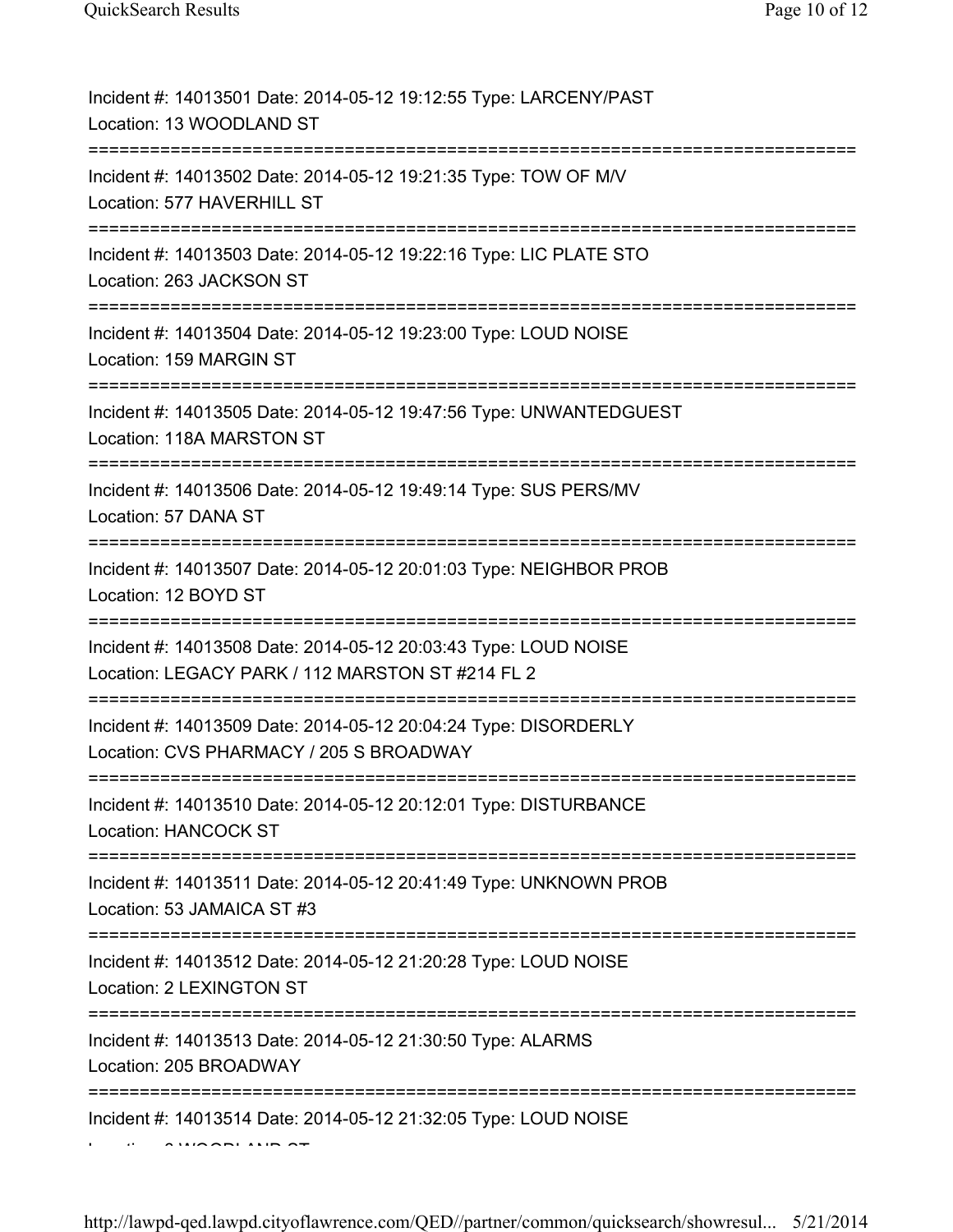| Incident #: 14013515 Date: 2014-05-12 21:33:12 Type: SUS PERS/MV<br>Location: SEVEN ELEVEN / 370 BROADWAY |
|-----------------------------------------------------------------------------------------------------------|
| Incident #: 14013516 Date: 2014-05-12 21:41:30 Type: DISORDERLY<br>Location: JADE GARDEN / 368 BROADWAY   |
| Incident #: 14013517 Date: 2014-05-12 21:52:03 Type: ALARMS<br>Location: 293 HAMPSHIRE ST                 |
| Incident #: 14013518 Date: 2014-05-12 21:57:56 Type: SUS PERS/MV<br>Location: 677 ESSEX ST #16            |
| Incident #: 14013519 Date: 2014-05-12 22:11:31 Type: WARRANT SERVE<br>Location: 375 HOWARD ST             |
| Incident #: 14013521 Date: 2014-05-12 22:23:13 Type: LOUD NOISE<br>Location: 45 SPRINGFIELD ST            |
| Incident #: 14013520 Date: 2014-05-12 22:23:20 Type: FIGHT<br>Location: 18 FRANKLIN ST #B203              |
| Incident #: 14013522 Date: 2014-05-12 22:34:55 Type: SUS PERS/MV<br>Location: 186 E HAVERHILL ST          |
| Incident #: 14013523 Date: 2014-05-12 22:41:23 Type: B&E/MV/PAST<br>Location: LAWRENCE ST & LEBANON ST    |
| Incident #: 14013525 Date: 2014-05-12 22:50:12 Type: UNWANTEDGUEST<br>Location: 89 DORCHESTER ST FL 3     |
| Incident #: 14013524 Date: 2014-05-12 22:50:18 Type: DISTURBANCE<br>Location: ALDER ST & JUNIPER ST       |
| Incident #: 14013526 Date: 2014-05-12 22:54:16 Type: ALARMS<br>Location: 88 AUBURN ST                     |
| Incident #: 14013527 Date: 2014-05-12 22:56:31 Type: ALARMS<br>Location: 42 FRANKLIN ST                   |
|                                                                                                           |

http://lawpd-qed.lawpd.cityoflawrence.com/QED//partner/common/quicksearch/showresul... 5/21/2014